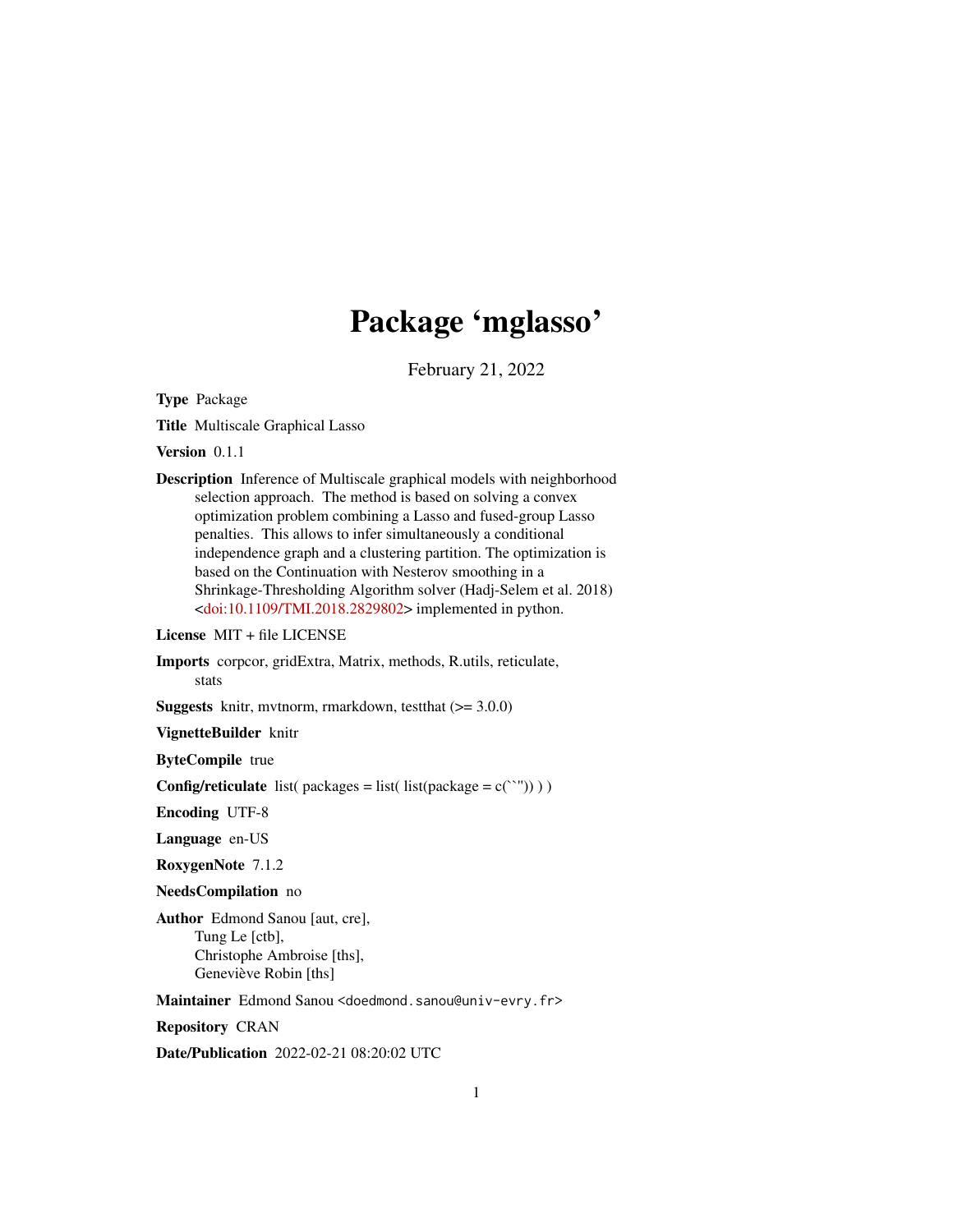## <span id="page-1-0"></span>R topics documented:

| Index | 12 |
|-------|----|
|       |    |
|       |    |
|       |    |
|       |    |
|       |    |
|       |    |
|       |    |
|       |    |
|       |    |
|       |    |
|       |    |
|       |    |
|       |    |

beta\_ols *Initialize regression matrix*

#### Description

Initialize regression matrix

#### Usage

beta\_ols(X)

#### Arguments

X data

#### Value

A zero-diagonal matrix of regression vectors.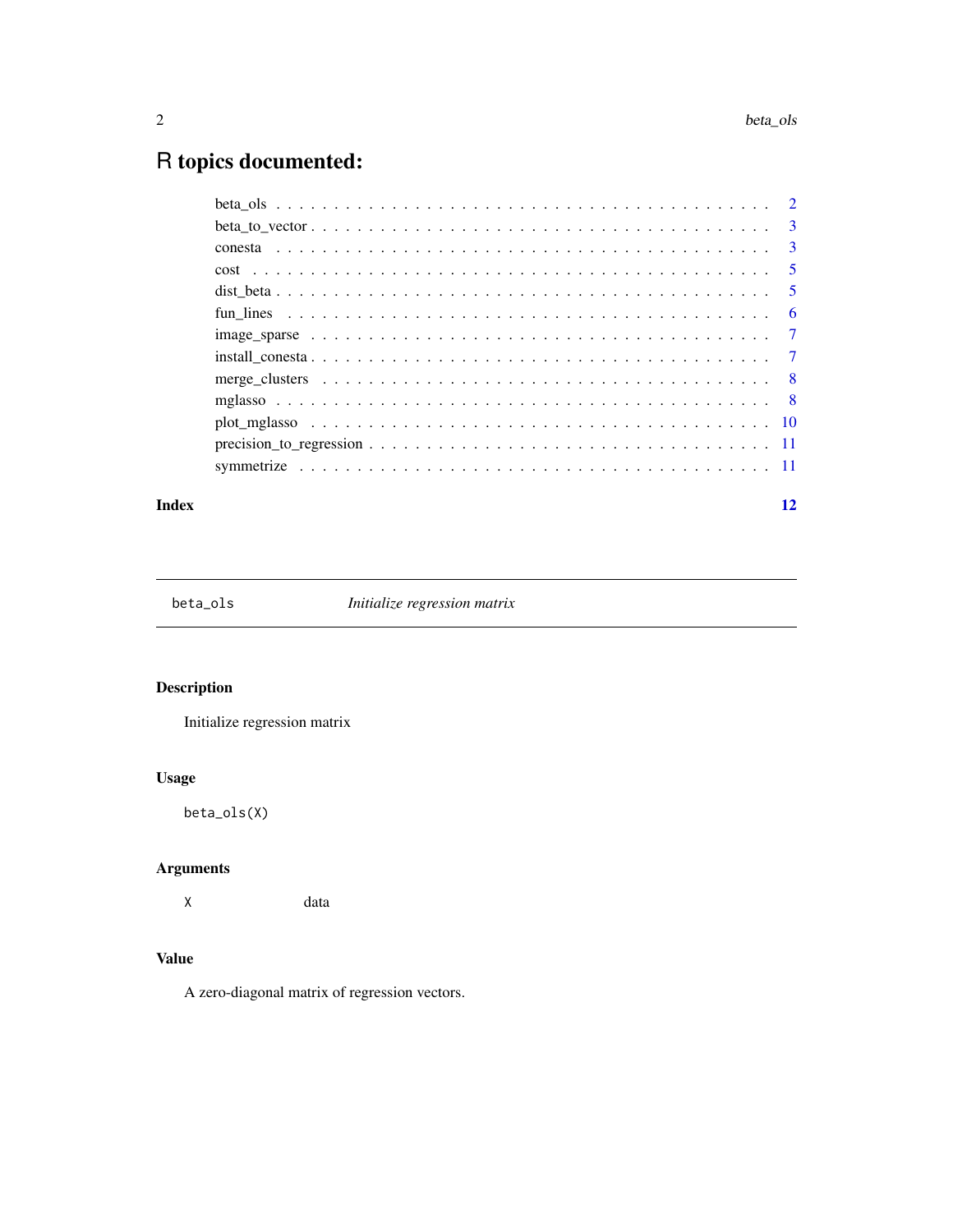<span id="page-2-0"></span>beta\_to\_vector *Transform a matrix of regression coefficients to vector removing the diagonal*

#### Description

Transform a matrix of regression coefficients to vector removing the diagonal

#### Usage

beta\_to\_vector(beta\_mat)

#### Arguments

beta\_mat matrix of regressions vectors

#### Value

A numeric vector of all regression coefficients.

<span id="page-2-1"></span>conesta *CONESTA solver.*

#### Description

Solve the MGLasso optimization problem using CONESTA algorithm. Interface to the pylearn.parsimony python library.

#### Usage

```
conesta(
  X,
  lam1,
  lam2,
  beta_warm = c(\emptyset),
  type_ = "initial",W_ = NULL,
  mean_ = FALSE,
  max\_iter_ = 10000,prec_ = 0.01\mathcal{E}
```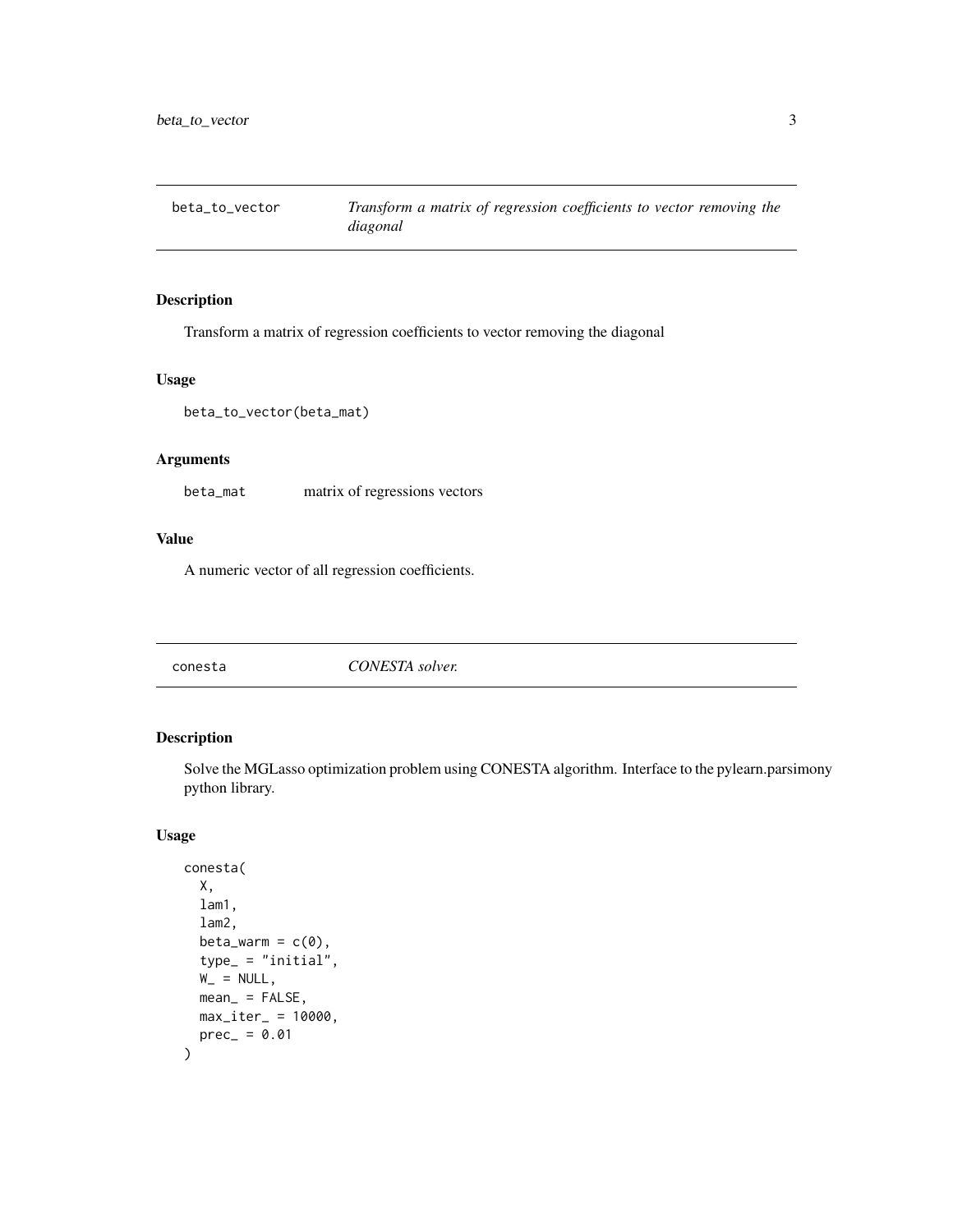4 conesta

#### Arguments

| χ         | Data matrix nxp.                                                                            |  |
|-----------|---------------------------------------------------------------------------------------------|--|
| lam1      | Sparsity penalty.                                                                           |  |
| lam2      | Total variation penalty.                                                                    |  |
| beta_warm | Warm initialization vector.                                                                 |  |
| type_     | Character scalar. By default set to initial version which don't use weights                 |  |
| W_        | Weights matrix.                                                                             |  |
| mean_     | Logical scalar. If TRUE weights the optimization function by the inverse of<br>sample size. |  |
| max_iter_ | Numeric scalar. Maximum number of iterations.                                               |  |
| prec_     | Numeric scalar. Precision.                                                                  |  |

#### Details

*COntinuation with NEsterov smoothing in a Shrinkage-Thresholding Algorithm* (CONESTA, Hadj-Selem et al. 2018) <doi:10.1109/TMI.2018.2829802> is an algorithm design for solving optimization problems including group-wise penalties. This function is an interface with the python solver. The MGLasso problem is first reformulated in a problem of the form

$$
argmin 1/2||Y - \tilde{X}\tilde{\beta}||_2^2 + \lambda_1 ||\tilde{\beta}||_1 + \lambda_2 \sum_{i < j} ||A_{ij}\tilde{\beta}||_2
$$

where vector  $Y$  is the vectorized form of matrix  $X$ .

#### Value

Numeric matrix of size pxp. Line k of the matrix represents the coefficients obtained from the L1-L2 penalized regression of variable k on the others.

#### See Also

[mglasso](#page-7-1) for the MGLasso model estimation.

#### Examples

```
install_conesta()
n = 30
K = 2p = 4rho = 0.85blocs <- list()
for (j in 1:K) {
  bloc <- matrix(rho, nrow = p/K, ncol = p/K)
  for(i in 1:(p/K)) { bloc[i,i] <- 1 }
  blocs[[j]] <- bloc
}
```
<span id="page-3-0"></span>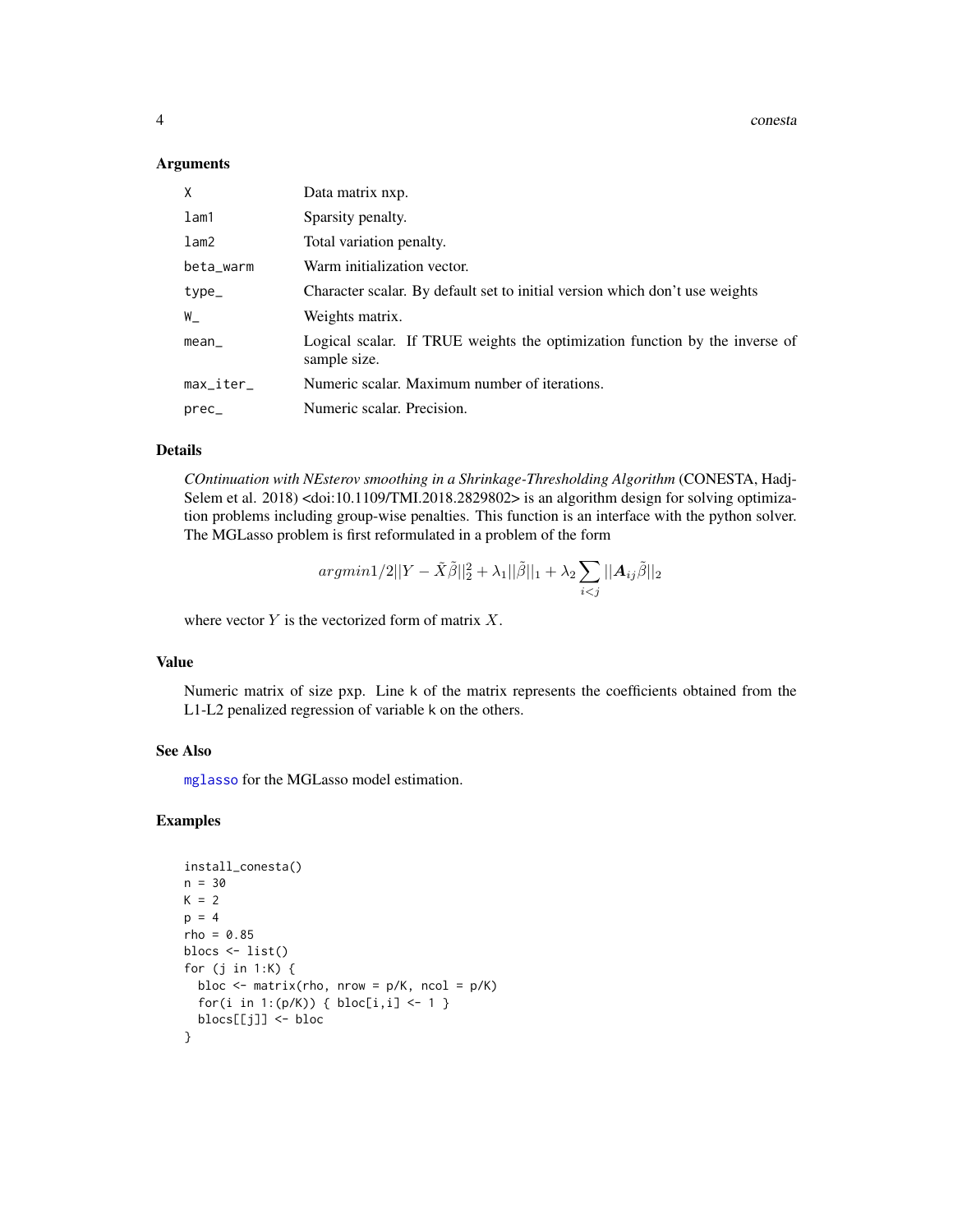<span id="page-4-0"></span> $\frac{1}{5}$ 

```
mat.covariance <- Matrix::bdiag(blocs)
mat.covariance
set.seed(11)
X \leq mvtnorm::rmvnorm(n, mean = rep(0,p), sigma = as.matrix(mat.covariance))
X \leftarrow scale(X)res <- conesta(X, 0.1, 0.1)
```
#### cost *'Mglasso' cost function*

#### Description

'cost' computes the cost function of 'Mglasso' method.

#### Usage

 $cost(beta, x, lambda1 = 0, lambda2 = 0)$ 

### Arguments

| beta    | p by p numeric matrix. In rows, regression vectors coefficients after node-wise<br>regression. $diag(beta) = 0$ . |
|---------|-------------------------------------------------------------------------------------------------------------------|
| x       | n by p numeric matrix. Data with variables in columns.                                                            |
| lambda1 | numeric scalar. Lasso penalization parameter.                                                                     |
| lambda2 | numeric scalar. Fused-group Lasso penalization parameter.                                                         |

#### Value

numeric scalar. The cost.

dist\_beta *Compute distance matrix between regression vectors*

#### Description

Compute distance matrix between regression vectors

#### Usage

dist\_beta(beta, distance = "euclidean")

#### Arguments

| beta     | matrix of regression vectors   |
|----------|--------------------------------|
| distance | euclidean or relative distance |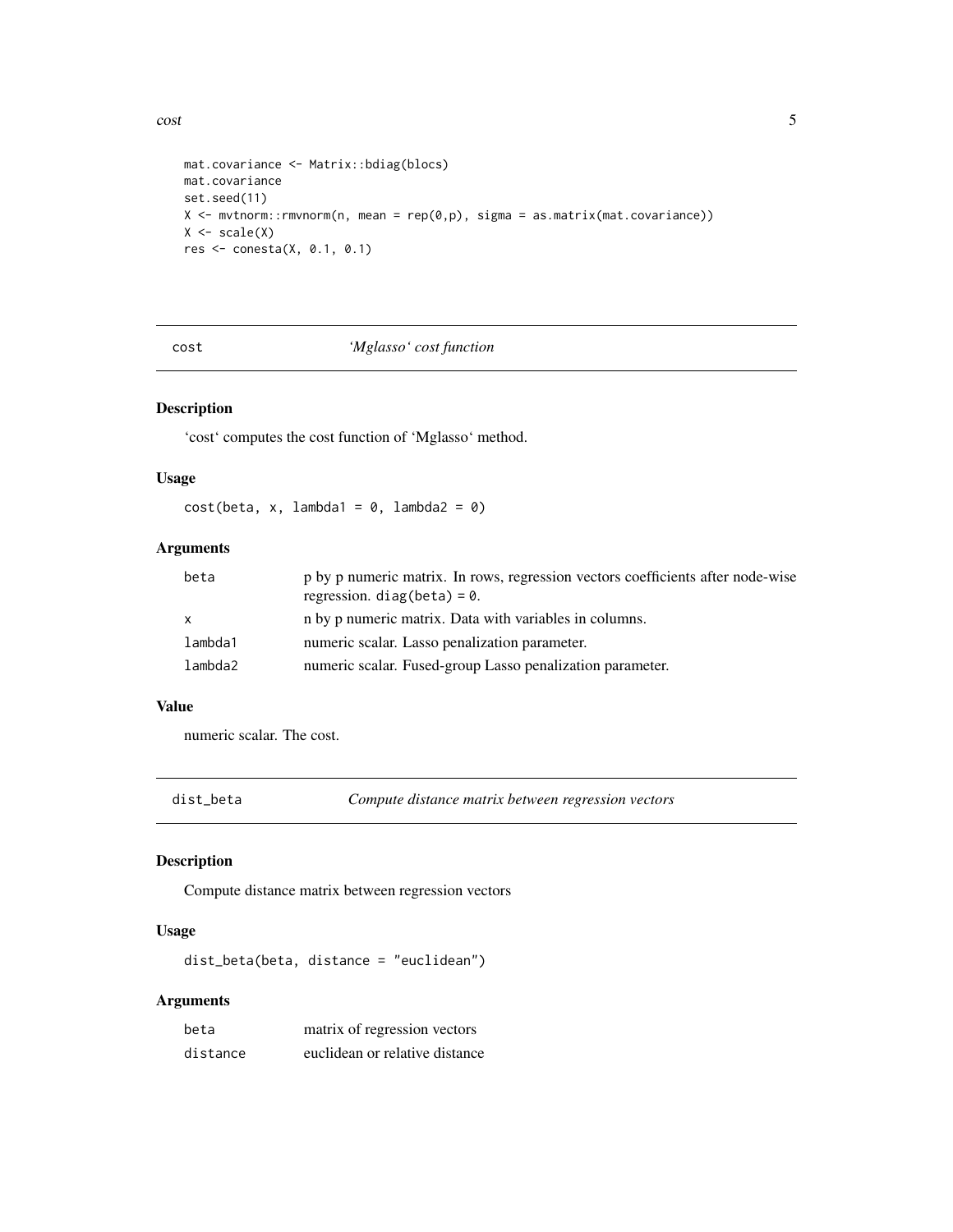#### <span id="page-5-0"></span>Value

A numeric matrix of distances.

#### fun\_lines *weighted sum/difference of two regression vectors*

#### Description

'fun\_lines' applies function 'fun' to regression vectors while reordering the coefficients, such that the 'j'-th coefficient in 'beta[j, ]' is permuted with the 'i'-th coefficient.

#### Usage

fun\_lines(i, j, beta, fun =  $\rightarrow$ , ni = 1, nj = 1)

#### Arguments

| i    | integer scalar. Index of the first vector.                                                                                 |
|------|----------------------------------------------------------------------------------------------------------------------------|
| j    | integer scalar. Index of the second vector.                                                                                |
| beta | p by p numeric matrix. In rows, regression vectors coefficients after node-wise<br>regression. 'diag(beta) = $0^{\circ}$ . |
| fun  | function. Applied on lines.                                                                                                |
| ni   | integer scalar. Weight for vector 'i'.                                                                                     |
| nj   | integer scalar. Weight for vector 'j'.                                                                                     |

#### Value

numeric vector

#### Examples

```
beta \leq matrix(round(rnorm(9),2), ncol = 3)
diag(beta) <-0beta
fun_lines(1, 2, beta)
fun_lines(2, 1, beta)
```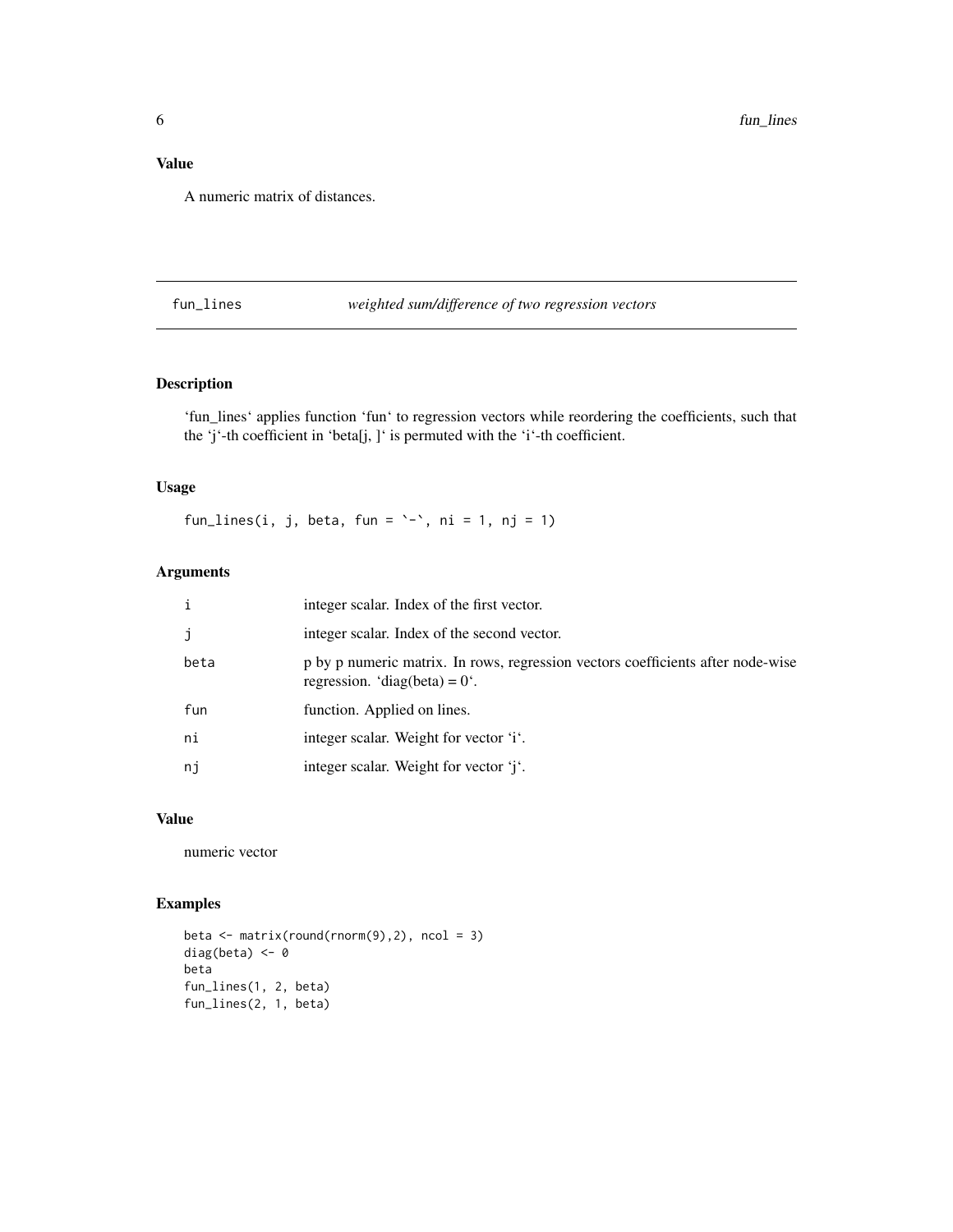<span id="page-6-0"></span>

#### Description

Plot the image of a matrix

#### Usage

```
image_sparse(matrix, main_ = "", sub_ = "", col_names = FALSE)
```
#### Arguments

| matrix    | matrix of regression coefficients |
|-----------|-----------------------------------|
| main      | title                             |
| sub       | subtitle                          |
| col names | columns names                     |

#### Value

No return value.

install\_conesta *Install CONESTA solver*

#### Description

Install CONESTA solver

#### Usage

```
install_conesta(
 extra_pack = c("scipy == 1.7.1", "scikit-learn", "numpy", "six", "matplotlib"),
 py\_version = "3.8.0"\mathcal{L}
```
#### Arguments

| extra_pack | Character vector. Extra-packages to be installed. |
|------------|---------------------------------------------------|
| py_version | Character. Python version.                        |

#### Value

No return value.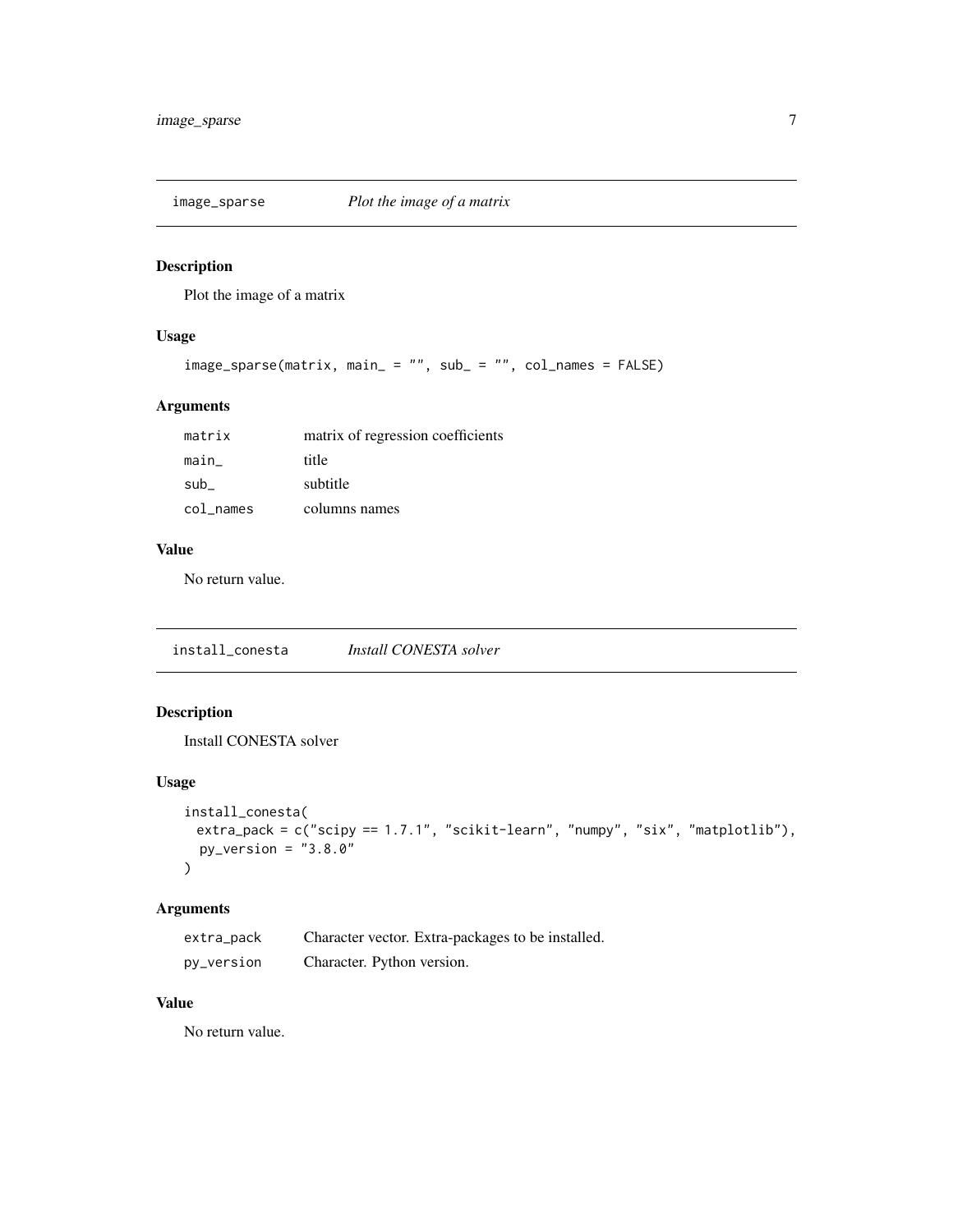<span id="page-7-0"></span>

#### Description

compute clusters partition from pairs of variables to merge

#### Usage

```
merge_clusters(pairs_to_merge, clusters)
```
#### Arguments

|          | pairs_to_merge table of the indices of variables to be merge      |
|----------|-------------------------------------------------------------------|
| clusters | numeric vector. By default 1:p where p is the number of variables |

#### Value

A numeric vector.

<span id="page-7-1"></span>mglasso *Inference of Multiscale Gaussian Graphical Model.*

#### Description

Cluster variables using L2 fusion penalty and simultaneously estimates a gaussian graphical model structure with the addition of L1 sparsity penalty.

#### Usage

```
mglasso(
  x,
  lambda1 = 0,
  fuse_thresh = 0.001,
 maxit = NULL,distance = c("euclidean", "relative"),
  lambda2_start = 1e-04,
  lambda2_factor = 1.5,
  precision = 0.01,
 weights_ = NULL,
  type = c("initial"),
  compact = TRUE
)
```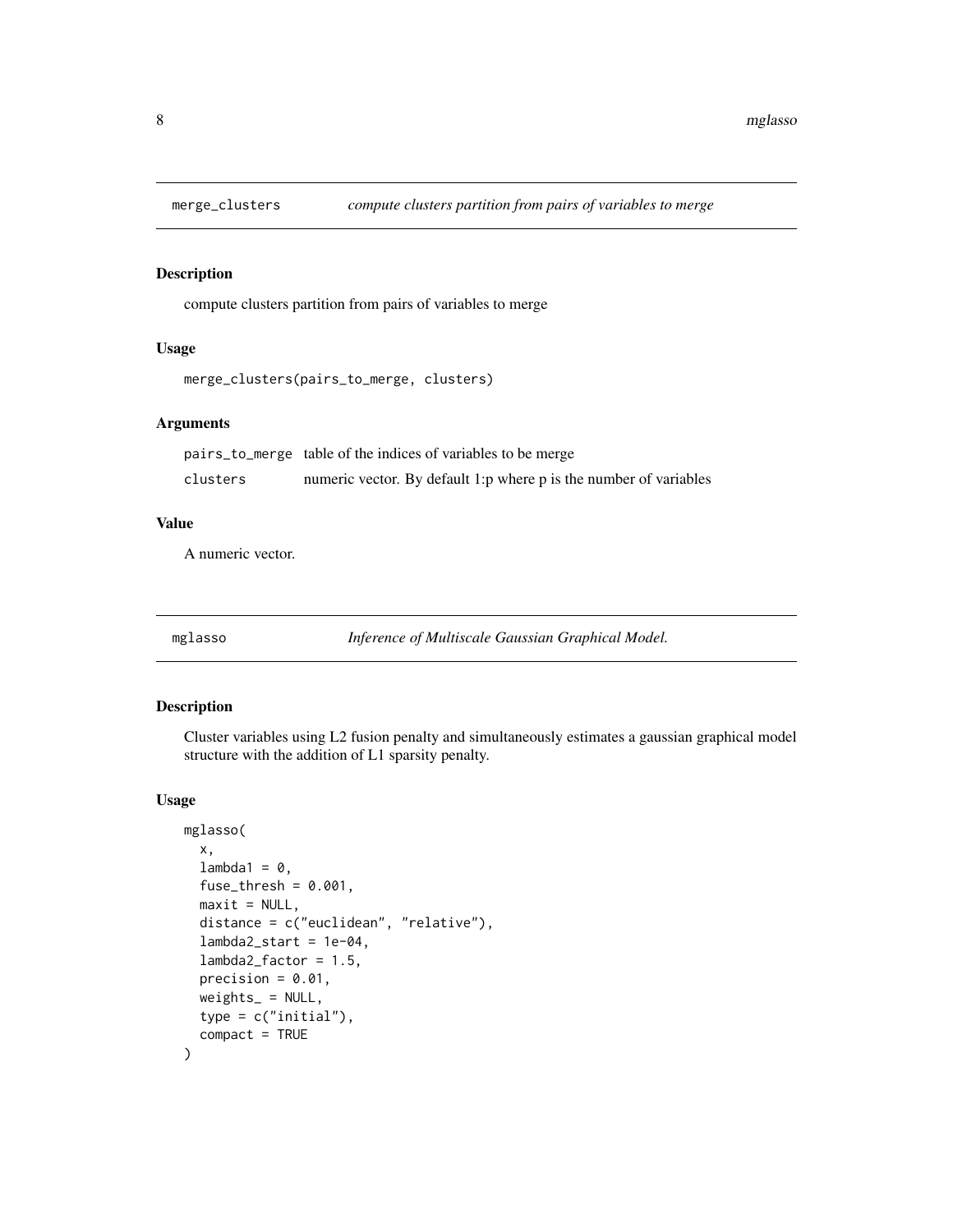#### mglasso 9

#### Arguments

| X              | Numeric matrix $(nxp)$ . Multivariate normal sample with n independent obser-<br>vations.        |
|----------------|--------------------------------------------------------------------------------------------------|
| lambda1        | Positive numeric scalar. Lasso penalty.                                                          |
| fuse_thresh    | Positive numeric scalar. Threshold for clusters fusion.                                          |
| maxit          | Integer scalar. Maximum number of iterations.                                                    |
| distance       | Character. Distance between regression vectors with permutation on symmetric<br>coefficients.    |
| lambda2_start  | Numeric scalar. Starting value for fused-group Lasso penalty (clustering penalty).               |
| lambda2_factor | Numeric scalar. Step used to update fused-group Lasso penalty in a multiplica-<br>tive way       |
| precision      | Precision of estimation algorithm.                                                               |
| $weights_$     | Matrix of weights.                                                                               |
| type           | If "initial" use classical version of MGLasso without weights.                                   |
| compact        | Logical scalar. If TRUE, only save results when previous clusters are different<br>from current. |

#### Details

Estimates a gaussian graphical model structure while hierarchically grouping variables by optimizing a pseudo-likelihood function combining Lasso and fuse-group Lasso penalties. The problem is solved via the *COntinuation with NEsterov smoothing in a Shrinkage-Thresholding Algorithm* (Hadj-Selem et al. 2018). Varying the fusion penalty  $\lambda_2$  in a multiplicative fashion allow to uncover a seemingly hierarchical clustering structure. For  $\lambda_2 = 0$ , the approach is theoretically equivalent to the Meinshausen-Bühlmann (2006) *neighborhood selection* as resuming to the optimization of *pseudo-likelihood* function with  $\ell_1$  penalty (Rocha et al., 2008). The algorithm stops when all the variables have merged into one cluster. The criterion used to merge clusters is the  $\ell_2$ -norm distance between regression vectors.

For each iteration of the algorithm, the following function is optimized :

$$
1/2 \sum_{i=1}^p ||X^i - X^i \beta^i||_2^2 + \lambda_1 \sum_{i=1}^p ||\beta^i||_1 + \lambda_2 \sum_{i < j} ||\beta^i - \tau_{ij}(\beta^j)||_2.
$$

where  $\beta^i$  is the vector of coefficients obtained after regression  $X^i$  on the others and  $\tau_{ij}$  is a permutation exchanging  $\beta_j^i$  with  $\beta_i^j$ .

#### Value

A list-like object of class mglasso is returned.

- out List of lists. Each element of the list corresponds to a clustering level. An element named levelk contains the regression matrix beta and clusters vector clusters for a clustering in k clusters. When compact = TRUE out has as many elements as the number of unique partitions. When set to FALSE, the function returns as many items as the the range of values taken by lambda2.
- l1 the sparsity penalty lambda1 used in the problem solving.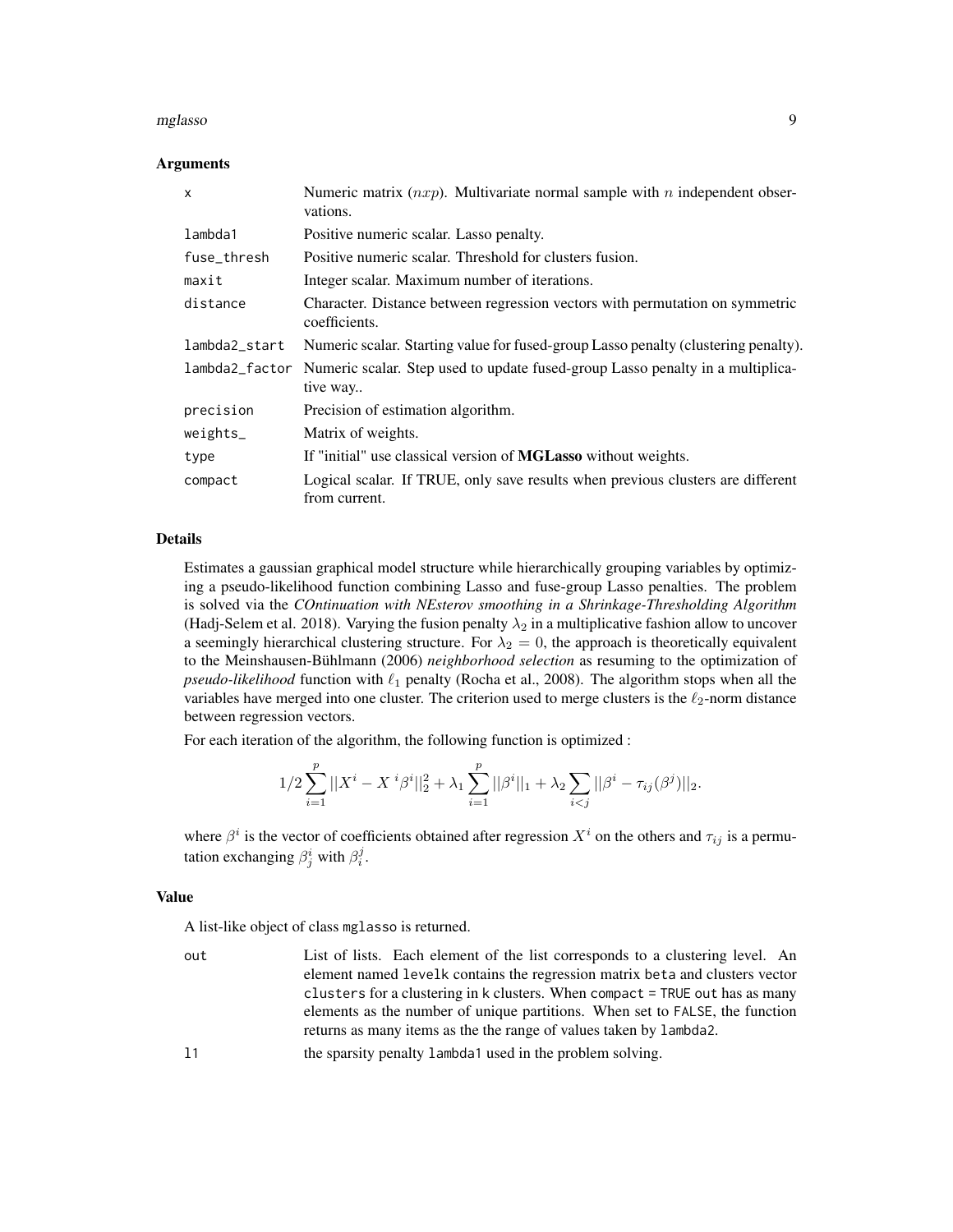#### See Also

[conesta](#page-2-1) for the problem solver, [plot\\_mglasso](#page-9-1) for plotting the output of mglasso.

#### Examples

```
install_conesta
n = 50K = 3p = 9rho = 0.85blocs <- list()
for (j in 1:K) {
 bloc \leq matrix(rho, nrow = p/K, ncol = p/K)
  for(i in 1:(p/K)) { bloc[i,i] <- 1 }
  blocs[[j]] <- bloc
}
mat.covariance <- Matrix::bdiag(blocs)
mat.covariance
set.seed(11)
X \leq mvtnorm::rmvnorm(n, mean = rep(0,p), sigma = as.matrix(mat.covariance))
X \leftarrow scale(X)res \leq mglasso(X, 0.1, lambda2_start = 0.1)
res$out[[1]]$clusters
res$out[[1]]$beta
```
<span id="page-9-1"></span>plot\_mglasso *Plot* mglasso *function output.*

#### Description

Plot the object returned by the mglasso function.

#### Usage

```
plot_mglasso(mglasso_, levels_ = NULL)
```
#### Arguments

| mglasso_ | Object of class mglasso.                                                        |
|----------|---------------------------------------------------------------------------------|
| levels   | Character vector. Selected levels for which estimated matrices will be plot. If |
|          | NULL plot all levels.                                                           |

#### Value

No return value.

<span id="page-9-0"></span>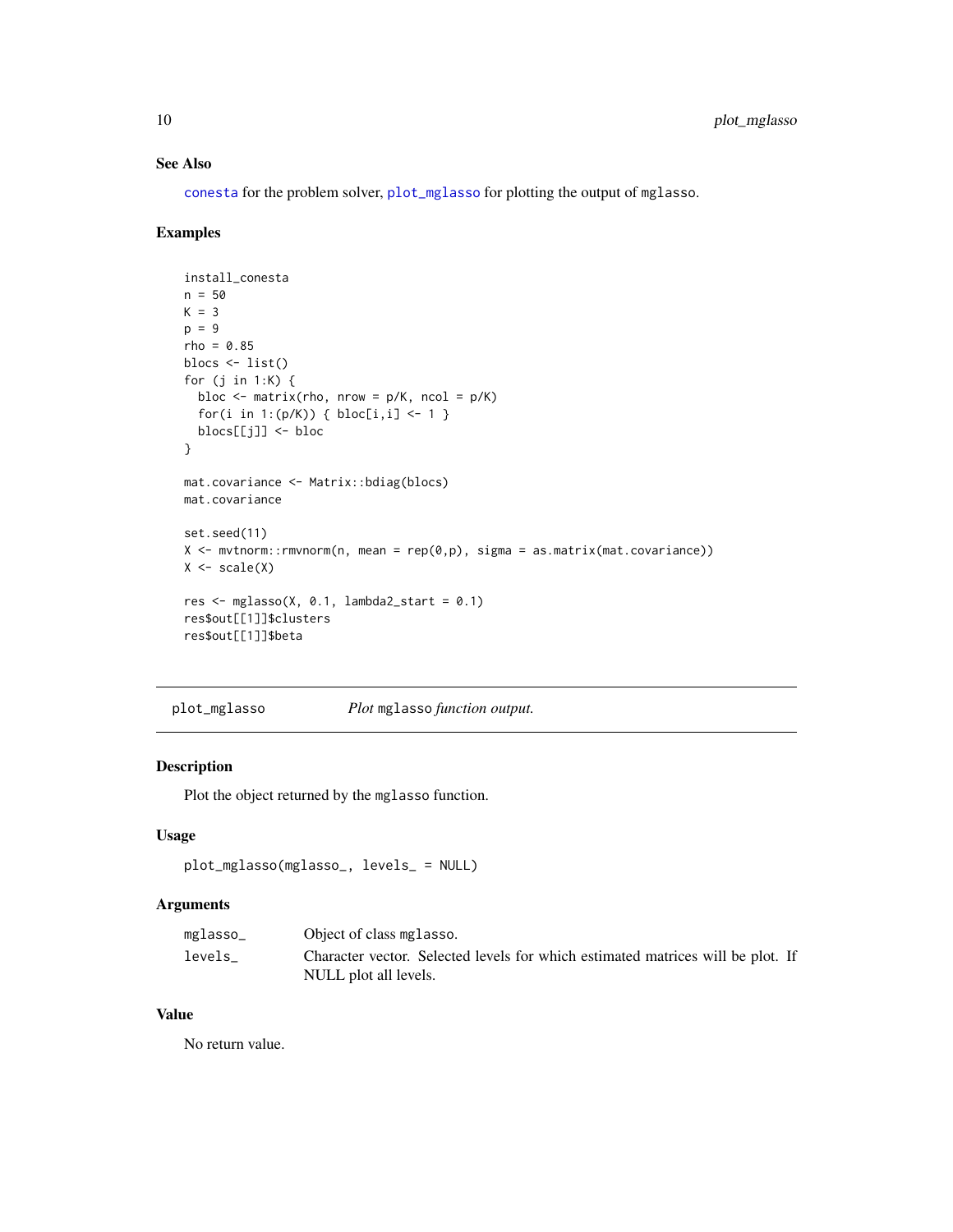<span id="page-10-0"></span>precision\_to\_regression

*Compute precision matrix from regression vectors*

#### Description

Compute precision matrix from regression vectors

#### Usage

precision\_to\_regression(K)

#### Arguments

K precision matrix

#### Value

A numeric matrix.

| symmetrize | Apply symmetrization on estimated graph |  |
|------------|-----------------------------------------|--|
|            |                                         |  |

#### Description

Apply symmetrization on estimated graph

#### Usage

symmetrize(mat, rule = "and")

#### Arguments

| mat  | graph or precision matrix |
|------|---------------------------|
| rule | "and" or "or" rule        |

#### Value

A numeric matrix.